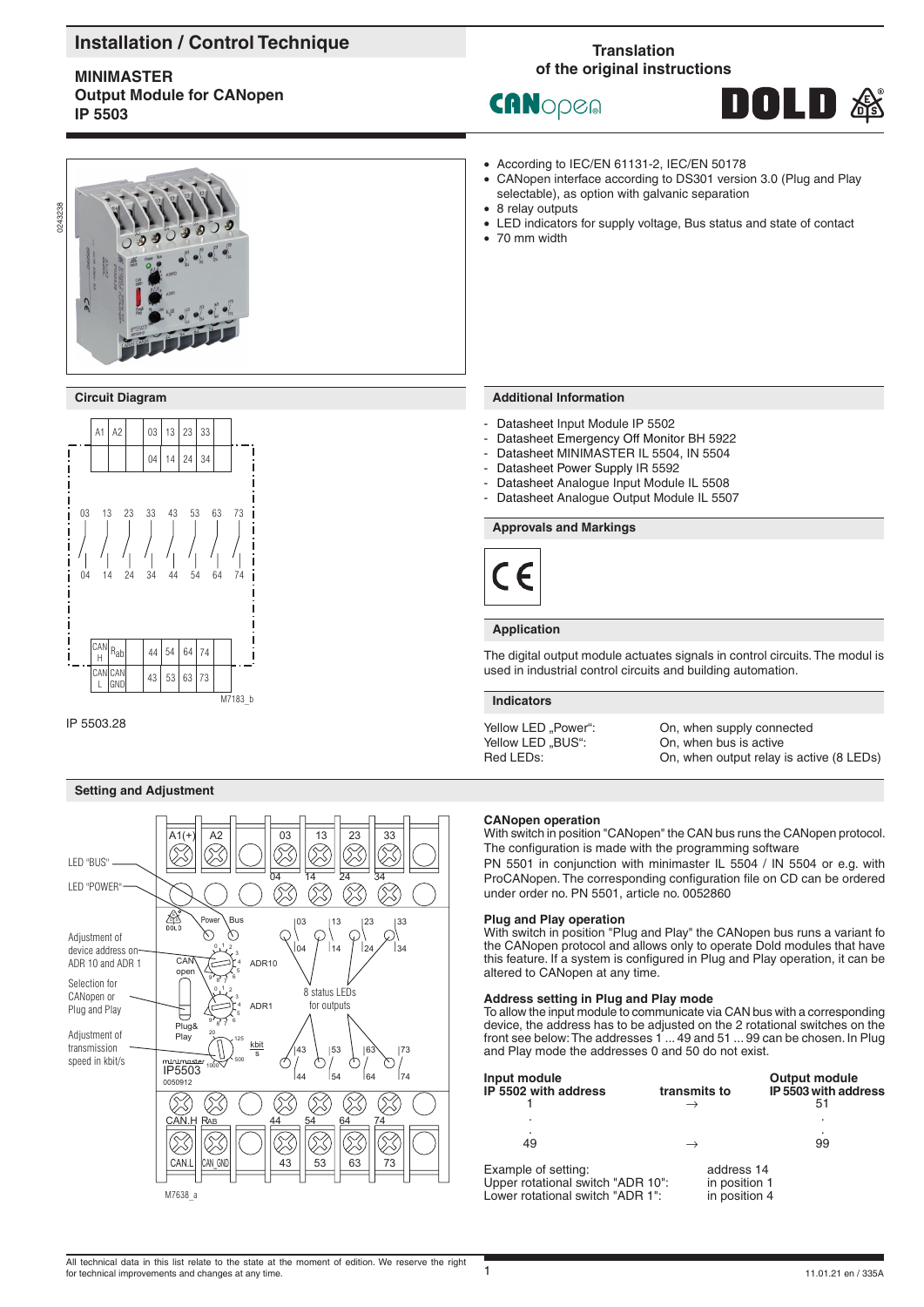### **Setting and Adjustment**

#### **Set-up procedure**

- 1.) Connect device to CANopen-bus
- 2.) Terminate bus on both ends with bridge between CAN-H and  $R_{ab}$ on first and last module.
- 3.) Adjust transmission speed (e. g. 20 K bit / s)
- 4.) Adjust device addresses

## **Attention:**



To allow transmission in Plug and Play mode, one of the input modules e.g. IP 5502 of the CAN-bus has to b set to address 1.

**Technical Data Auxiliary voltage**

**Auxiliary voltage**  $U_H$  **A1/A2:** DC 24 V<br>**Voltage range:** 0,8 ... 1,1  $U_N$ **Voltage range:**  $0,8...$ <br> **Nominal consumption:** 0.5 W **Nominal consumption:** 

 $20 K \text{ bit/s} = 2.500 \text{ m}$ <br>125 K bit/s = 500 m 125 K bit/s  $=$ 

 $500 \text{ K} \text{ bit/s} = 100 \text{ m}$ <br>1 M bit /s = 25 m 1 M bit /s  $=$ 

20 K bit / s (recommended)

### **Output**

**Contacts:**<br>IP 5503.28: **Thermal current I<sub>n</sub>: 2 A Switching capacity**<br>To AC 15: **Switching capacity:** 

**Short circuit strength max. fuse rating:**  $\overline{4}$  AgL IEC/EN 609 **Mechanical life: CANopen interface**

according to ISO 11898-1<br>Wire: Screened twisted pair Wire : <br>Transmission speed: Screened twisted pair<br>Adjustable 20 K bit/s,

500 K bit/s, 1 M bit/s,<br>Max. length: 20 K bit/s = 2.500

# **Plug and Play**<br>Transmission speed:

**Attention:**



Both ends of the 2-wire bus have to be terminated with<br>a bridge between CAN H and B a bridge between  $CAN_H$  and  $R_{ab}$ .

| <b>Operating mode:</b>        | Continuous operation                              |                     |  |
|-------------------------------|---------------------------------------------------|---------------------|--|
| Temperature range:            | $-20  + 60^{\circ}C$                              |                     |  |
| <b>Clearance and creepage</b> |                                                   |                     |  |
| distances                     |                                                   |                     |  |
| Rated impulse voltage /       |                                                   |                     |  |
| pollution degree:             | 4 kV/2                                            | IEC 60664-1         |  |
| <b>EMC</b>                    |                                                   |                     |  |
| Electrostatic discharge:      | 8 kV (air)                                        | IEC/EN 61000-4-2    |  |
| HF-irradiation:               | 10 V/m                                            | IEC/EN 61000-4-3    |  |
| Fast transients:              | 2 kV                                              | IEC/EN 61000-4-4    |  |
| Surge voltages                |                                                   |                     |  |
| hetween                       |                                                   |                     |  |
| Wires for power supply:       | $1$ kV                                            | IEC/EN 61000-4-5    |  |
| Between wire and ground:      | $2$ kV                                            | IEC/EN 61000-4-5    |  |
| Interference suppression:     | Limit value class B                               | EN 55011            |  |
| Degree of protection          |                                                   |                     |  |
| Housing:                      | IP 40                                             | IEC/EN 60529        |  |
| Terminals:                    | IP 20                                             | <b>IEC/EN 60529</b> |  |
| Housing:                      | Thermoplastic with V0-behaviour                   |                     |  |
|                               | according to UL subject 94                        |                     |  |
| <b>Vibration resistance:</b>  | Amplitude 0,35 mm                                 |                     |  |
|                               | frequency 10  55 Hz IEC/EN 60068-2-6              |                     |  |
| Climate resistance:           | 20 / 060 / 04                                     | IEC/EN 60068-1      |  |
| <b>Terminal designation:</b>  | EN 50005                                          |                     |  |
| Wire connection:              | $2 \times 2.5$ mm <sup>2</sup> solid or           |                     |  |
|                               | 2 x 1,5 mm <sup>2</sup> stranded wire with sleeve |                     |  |
|                               | DIN 46 228-1/-2/-3/-4                             |                     |  |
| Wire fixing:                  | Flat terminals with self-lifting                  |                     |  |
|                               | clamping piece                                    | IEC/EN 60999-1      |  |
|                               |                                                   |                     |  |

|                                                                                                                 | <b>Technical Data</b>                                                                                                                                                       |                                                     |  |
|-----------------------------------------------------------------------------------------------------------------|-----------------------------------------------------------------------------------------------------------------------------------------------------------------------------|-----------------------------------------------------|--|
| า-bus<br>with bridge between CAN-H and R <sub>ab</sub>                                                          | <b>Mounting:</b><br>Weight:                                                                                                                                                 | DIN rail<br><b>IEC/EN 60715</b><br>225 <sub>g</sub> |  |
| e. g. 20 K bit / s)                                                                                             | <b>Dimensions</b>                                                                                                                                                           |                                                     |  |
|                                                                                                                 | Width x height x depth:                                                                                                                                                     | 70 x 90 x 61 mm                                     |  |
| sion in Plug and Play mode, one of<br>e.g. IP 5502 of the CAN-bus has to be                                     | <b>Standard Type</b>                                                                                                                                                        |                                                     |  |
|                                                                                                                 | IP 5503.28 DC 24 V<br>Article number:<br>• 8 relay outputs                                                                                                                  | 0050912                                             |  |
|                                                                                                                 | • Nominal voltage $U_{N}$ :                                                                                                                                                 | <b>DC 24 V</b>                                      |  |
|                                                                                                                 | • Width:                                                                                                                                                                    | 70 mm                                               |  |
|                                                                                                                 |                                                                                                                                                                             |                                                     |  |
| <b>DC 24 V</b>                                                                                                  | <b>Ordering Example</b>                                                                                                                                                     |                                                     |  |
| $0,81,1$ U <sub>N</sub><br>0.5W                                                                                 | IP 5503.28/00<br>DC 24 V                                                                                                                                                    |                                                     |  |
|                                                                                                                 |                                                                                                                                                                             | Bus interface                                       |  |
| 8 NO contacts IEC/EN 61131-2<br>2A                                                                              |                                                                                                                                                                             | 0 CANopen interface without<br>galvanic separation  |  |
|                                                                                                                 |                                                                                                                                                                             | CANopen interface with galvanic<br>1.               |  |
| 3 A / AC 230 V IEC/EN 60947-5-1<br>At DC 24 V:<br>48 W<br>At AC 230 V:<br>460 VA                                |                                                                                                                                                                             | separation                                          |  |
|                                                                                                                 | <b>Accessories</b>                                                                                                                                                          |                                                     |  |
| IEC/EN 60947-5-1<br>4 AqL<br>$> 108$ switching cycles                                                           | CANopen PLC IL 5504<br>$\bullet$<br>Input / Output module IN 5509<br>$\bullet$                                                                                              |                                                     |  |
| Galvanic separation<br>according to ISO 11898-1<br>Screened twisted pair<br>Adjustable 20 K bit/s, 125 K bit/s, | Input module, digital IP 5502<br>$\bullet$<br>Output module, digital IP 5503<br>$\bullet$<br>Input module, analogue IL 5508<br>Output module, analogue IL 5507<br>$\bullet$ |                                                     |  |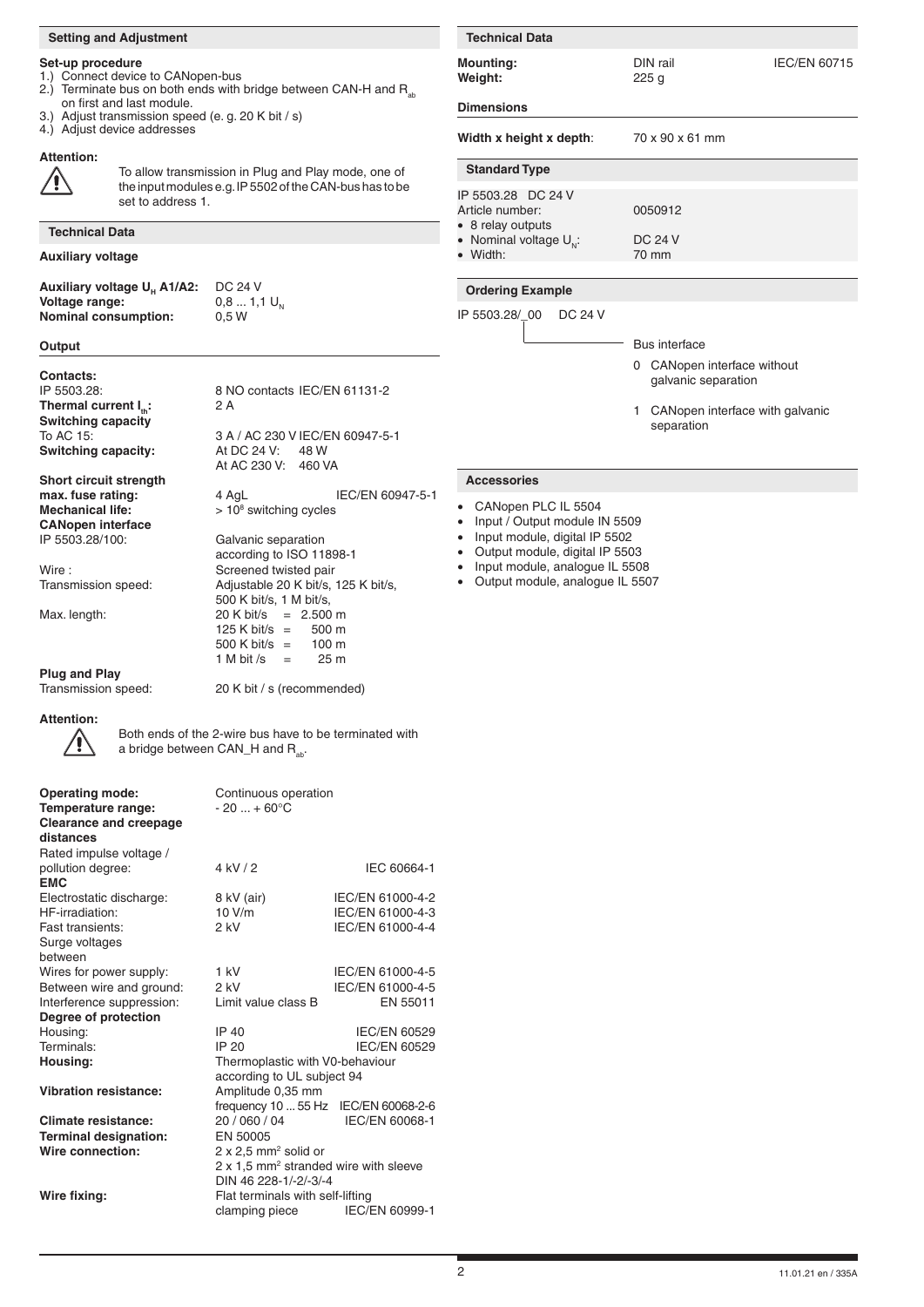# **Application Examples**





Design of a 2-wire remote control

is very simple:

Connect input module IP 5502 to output module IP 5503 via a 2-wire line adjust addresses and speed ... ready to go.